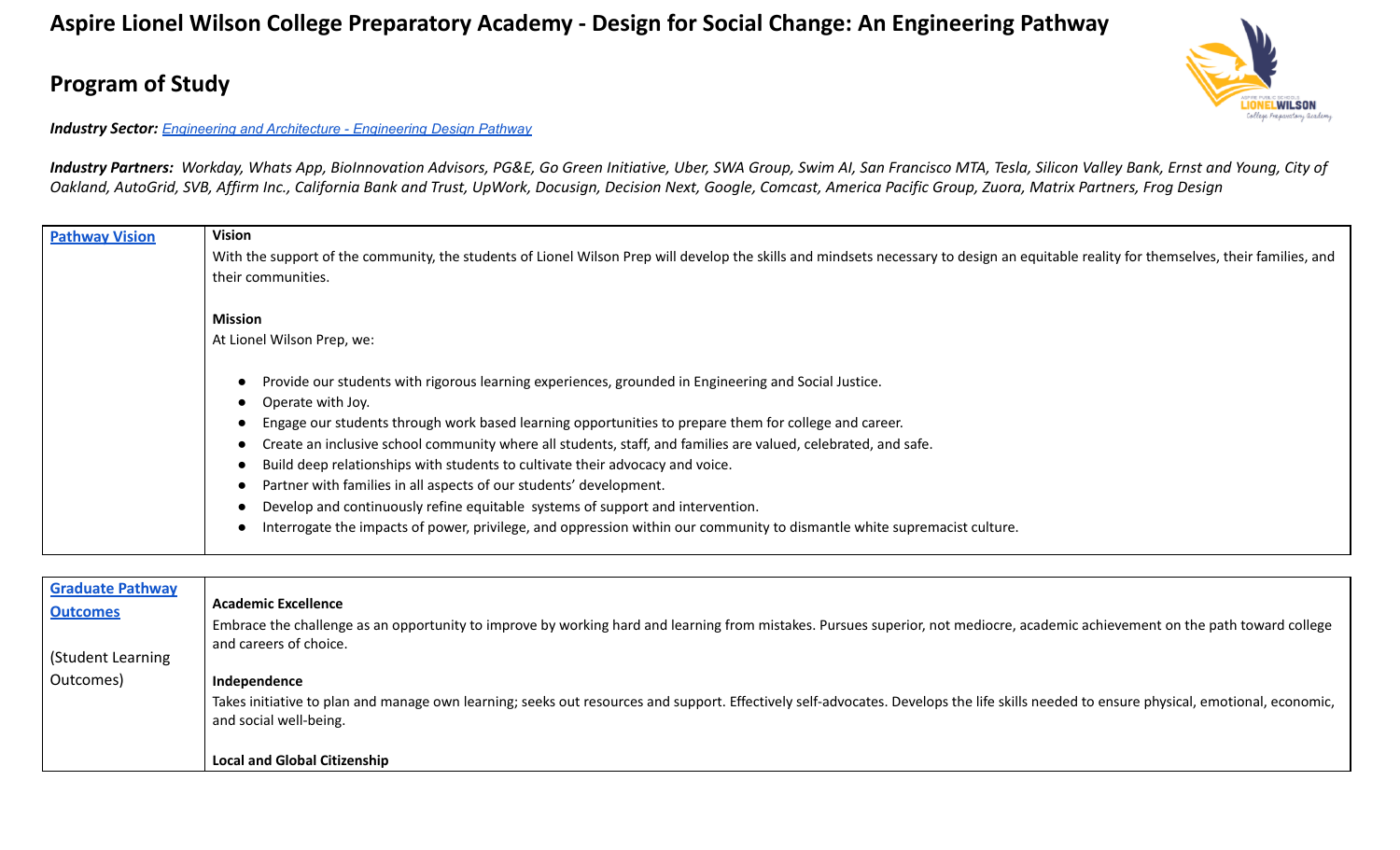| Welcomes all people to the community and is a role model who helps others be their best selves. Analyzes the impact of power, oppression, and privilege locally, nationally, and<br>globally. Creates equitable outcomes for all groups and individuals.                                               |
|--------------------------------------------------------------------------------------------------------------------------------------------------------------------------------------------------------------------------------------------------------------------------------------------------------|
| <b>Communication and Collaboration</b><br>Articulates ideas with confidence, supports with evidence, justifies and defends thinking, and adapts to any audience. Works effectively and honorably in teams to share ideas and<br>responsibilities, solve problems, and define and achieve shared goals. |
| <b>Critical Thinking and Problem Solving</b><br>Is critically literate and able to comprehend, analyze, and critique a wide variety of texts. Applies the Design Thinking Process and core content knowledge to solve complex challenges<br>and problems, especially those created by inequity.        |

| <b>Pathway COP Meeting</b>              | 9th Grade Program                                | 10th Grade Program                                                                                                                     | 11th Grade Program                                | 12th Grade Program                                                                                                |
|-----------------------------------------|--------------------------------------------------|----------------------------------------------------------------------------------------------------------------------------------------|---------------------------------------------------|-------------------------------------------------------------------------------------------------------------------|
| Time:                                   | Grade level meeting time: Wednesdays 3:45        | Grade level meeting time: Wednesdays 3:45 -                                                                                            | Grade level meeting time: Wednesdays 3:45 -       | Grade level meeting time: Wednesdays 3:45 -                                                                       |
|                                         | - 4:30, 2x per month, every Friday 1:30 - 2:00   | 4:30, 2x per month, every Friday 1:30 - 2:00                                                                                           | 4:30, 2x per month, every Friday 1:30 - 2:00      | 4:30, 2x per month, every Friday 1:30 - 2:00                                                                      |
|                                         | Content Specific PLCs: Fridays 2:10 - 3:30       | Content Specific PLCs: Fridays 2:10 - 3:30                                                                                             | Content Specific PLCs: Fridays 2:10 - 3:30        | Content Specific PLCs: Fridays 2:10 - 3:30                                                                        |
| Pathway Grade Level                     |                                                  |                                                                                                                                        |                                                   |                                                                                                                   |
| <b>Guiding Question</b>                 | What is the Engineer Design Thinking<br>Process? | What is engineering? How might we use our engineering design knowledge and skills to address<br>challenges in our lives and community? |                                                   | How might we use the knowledge and skills of<br>engineering design to make a positive impact in<br>our community? |
| <b>Academic Core</b>                    | Advisory                                         | Advisory                                                                                                                               | Advisory                                          | Advisory                                                                                                          |
| <b>Student Cohort Integrity</b>         | Integrated Math 1                                | Integrated Math 2                                                                                                                      | Integrated Math 3                                 | ERWC                                                                                                              |
|                                         | Biology                                          | Chemistry                                                                                                                              | English 3                                         | <b>Statistics</b>                                                                                                 |
| (Replace with course                    | English 1                                        | English 2                                                                                                                              | Word History                                      | <b>College and Career Readiness</b>                                                                               |
| names linked to course<br>descriptions) | <b>Ethnic Studies</b>                            | US History                                                                                                                             | Art<br><b>Ethnic Studies</b>                      | Government/Economics                                                                                              |
|                                         |                                                  |                                                                                                                                        |                                                   |                                                                                                                   |
| <b>Technical Core/Theme</b>             |                                                  |                                                                                                                                        |                                                   |                                                                                                                   |
| (CTE Sequence)                          | <b>Build Engineering and Design</b>              | Project Lead the Way - Intro to Engineering                                                                                            | <b>Intermediate Engineering Design for Social</b> | <b>Engineering Design Capstone</b>                                                                                |
|                                         |                                                  | <b>Design</b>                                                                                                                          | Change                                            |                                                                                                                   |
| <b>Dual Enrollment</b>                  |                                                  | Counseling 57                                                                                                                          | POSCI 35, 36 and 451 OR POSCI 8                   | <b>Counseling 24</b>                                                                                              |
| [Link to Dual Enrollment]               | N/A                                              | POSCI 8 (Optional)                                                                                                                     |                                                   | POSCI 8 (Optional)                                                                                                |
|                                         |                                                  |                                                                                                                                        | POSCI 35, 36, and 451 leads to a certificate of   |                                                                                                                   |
|                                         |                                                  | Counseling 57 is a career and life planning                                                                                            | proficiency in violence prevention from College   | Counseling 24 is a College Success course that                                                                    |
|                                         |                                                  | college course that aids student in developing                                                                                         | of Alameda                                        | assists with educational goal setting as well as                                                                  |
|                                         |                                                  | the necessary soft skills for job attainingment.                                                                                       |                                                   | connect students to vital campus resources                                                                        |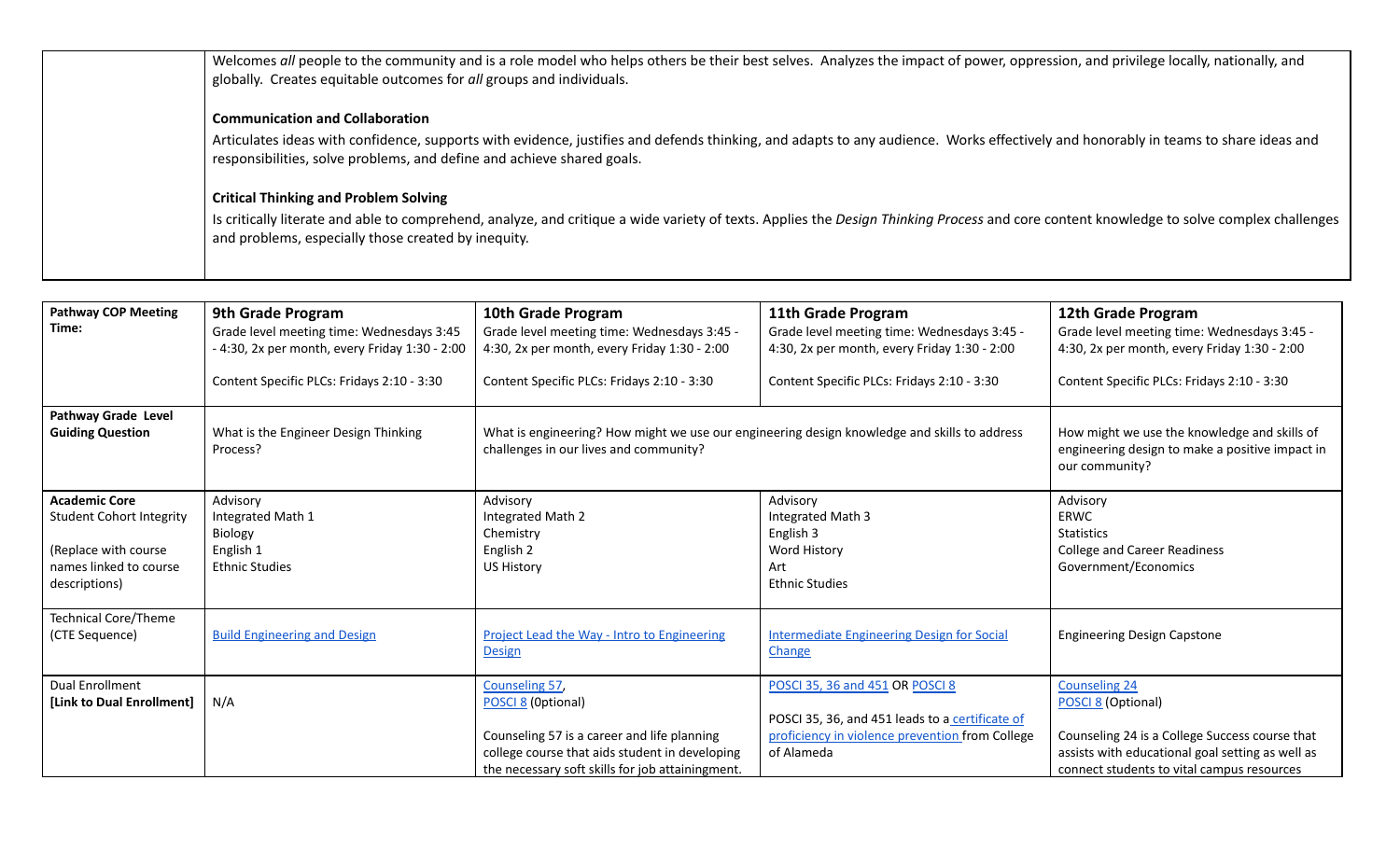|                                                           |                                                                                                                                                                                                                                                                                                | POSCI 8 is an introduction to legal concepts in<br>American democracy.                                                                                                                                                                                                      |                                                                                                                                                                                                                                                                                                                                                                                                                                                                                                                                                                                                                                                                                                                                                                                                                                           |                                                                                                                                                                                                                                                                                                                                                                        |
|-----------------------------------------------------------|------------------------------------------------------------------------------------------------------------------------------------------------------------------------------------------------------------------------------------------------------------------------------------------------|-----------------------------------------------------------------------------------------------------------------------------------------------------------------------------------------------------------------------------------------------------------------------------|-------------------------------------------------------------------------------------------------------------------------------------------------------------------------------------------------------------------------------------------------------------------------------------------------------------------------------------------------------------------------------------------------------------------------------------------------------------------------------------------------------------------------------------------------------------------------------------------------------------------------------------------------------------------------------------------------------------------------------------------------------------------------------------------------------------------------------------------|------------------------------------------------------------------------------------------------------------------------------------------------------------------------------------------------------------------------------------------------------------------------------------------------------------------------------------------------------------------------|
| Integrated Projects/<br>Common Performance<br>Assessments | 9th Grade Engineering and ELA Project -<br>Students use ArcGIS Engineering software to<br>map community resources while researching<br>development needs in different parts of<br>Oakland<br><b>Project Description</b><br>Rubric<br>9th Grade Bio and Engineering - Students<br>Use Tinkercad | 10th Grade Engineering and ELA Project -<br>Students use arduino kits to program simple<br>sensors to detect distance and temperature for<br>pandemic related distancing measures.<br>Students also research the impacts social<br>policies have on people and communities. | 11th Grade Design for Social Change<br>Engineering and Humanities Project - Students<br>collaborate with Urban Designers to create a<br>development plan for the Oakland Coliseum<br>site.<br><b>Project Description and Rubric</b><br>-----------<br>11th Grade Social Change-OpEd Project -<br>Students use the Design Thinking Process to<br>write an Op-Ed about a social change issue that<br>is important to them.<br><b>Project Description and Rubric</b><br><b>Student Work Website</b><br>------------<br>11th Grade Freelance Artist Project - Students<br>uses the design process to commission a piece<br>of art for a community member. Students<br>create several prototypes and iterate based on<br>feedback from client<br><b>Project Description</b><br><b>Freelance Artist Contract</b><br><b>Student Work Website</b> |                                                                                                                                                                                                                                                                                                                                                                        |
| Defenses or Capstones                                     | <b>Build Engineering Exhibitions</b>                                                                                                                                                                                                                                                           | 10th Grade Engineering Exhibition                                                                                                                                                                                                                                           | 11th Grade Engineering Exhibition                                                                                                                                                                                                                                                                                                                                                                                                                                                                                                                                                                                                                                                                                                                                                                                                         | Senior Engineering Capstone and Portfolio -<br>Students complete a capstone project that<br>requires them to design a building that<br>addresses a social justice issue using AutoDesk<br>Revit. Students also reflect on their growth on<br>the Graduate Profile Competencies and<br>complete extensive career preparation.<br>Example Portfolios from 20-21<br>$-XA$ |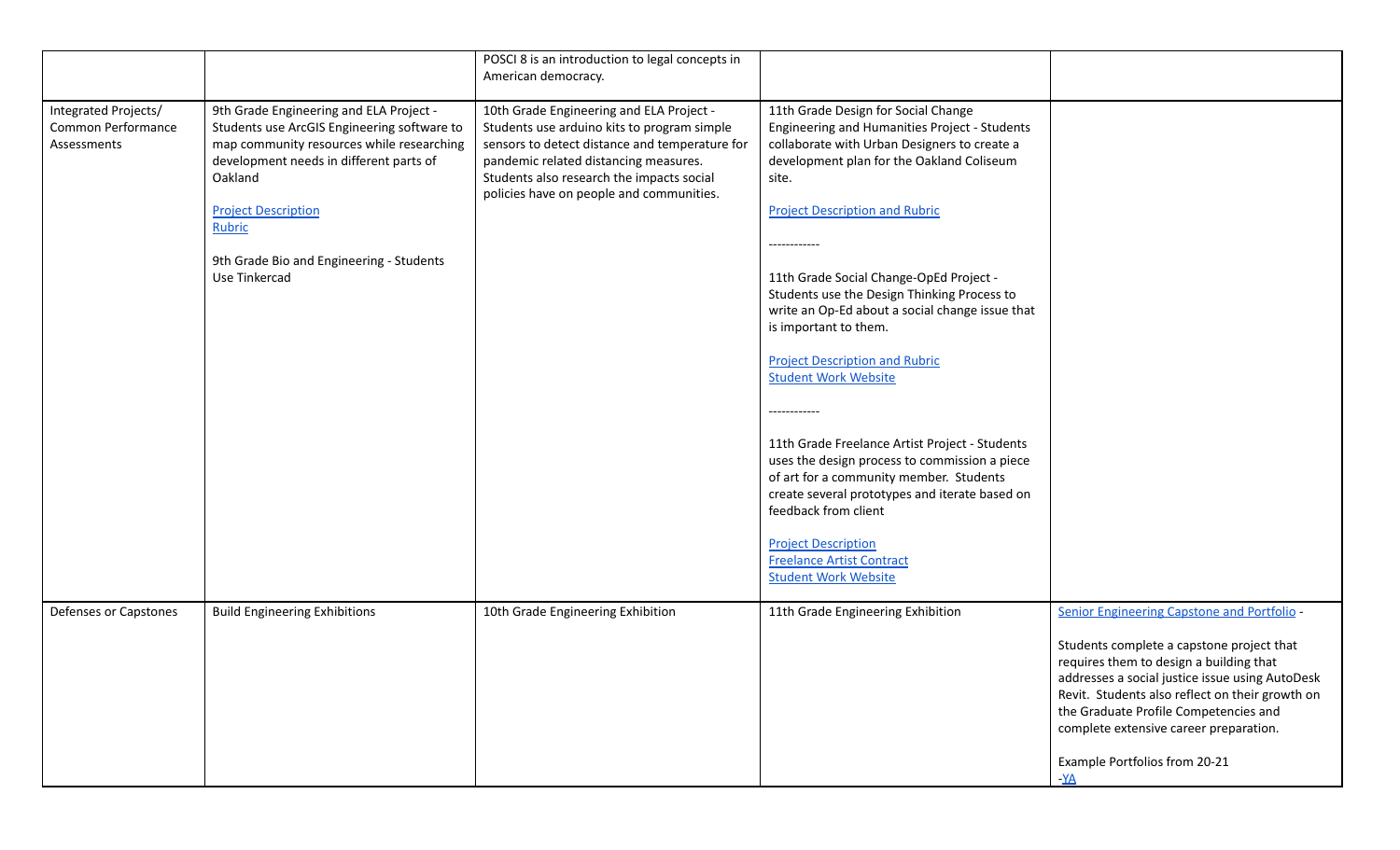|                                                                                                                                                                                                                                                                                                                                                                                                                                                                                                                                                                                                              |                                                                                                                                                                                                                                                                                                                                                                                                                                                                                                                                                                                                           |                                                                                                                                                                                                                                                                                                                                                                                                                                                                                                                                                                                                                                                                                                                                                                         | $-AT$<br>$-BP$                                                                                                                                                                                                                                                                                                                                                                                                                                                                                                                                                                                                                                                                                                                                                                                                                                                 |
|--------------------------------------------------------------------------------------------------------------------------------------------------------------------------------------------------------------------------------------------------------------------------------------------------------------------------------------------------------------------------------------------------------------------------------------------------------------------------------------------------------------------------------------------------------------------------------------------------------------|-----------------------------------------------------------------------------------------------------------------------------------------------------------------------------------------------------------------------------------------------------------------------------------------------------------------------------------------------------------------------------------------------------------------------------------------------------------------------------------------------------------------------------------------------------------------------------------------------------------|-------------------------------------------------------------------------------------------------------------------------------------------------------------------------------------------------------------------------------------------------------------------------------------------------------------------------------------------------------------------------------------------------------------------------------------------------------------------------------------------------------------------------------------------------------------------------------------------------------------------------------------------------------------------------------------------------------------------------------------------------------------------------|----------------------------------------------------------------------------------------------------------------------------------------------------------------------------------------------------------------------------------------------------------------------------------------------------------------------------------------------------------------------------------------------------------------------------------------------------------------------------------------------------------------------------------------------------------------------------------------------------------------------------------------------------------------------------------------------------------------------------------------------------------------------------------------------------------------------------------------------------------------|
| Art (Drawing, Painting)<br>PE<br>Drama<br>Spanish 1/2<br>Spanish 3/AP<br>Off-Site Duel Enrollment Courses through the Peralta System                                                                                                                                                                                                                                                                                                                                                                                                                                                                         |                                                                                                                                                                                                                                                                                                                                                                                                                                                                                                                                                                                                           |                                                                                                                                                                                                                                                                                                                                                                                                                                                                                                                                                                                                                                                                                                                                                                         |                                                                                                                                                                                                                                                                                                                                                                                                                                                                                                                                                                                                                                                                                                                                                                                                                                                                |
| Student Clubs: Taste the Rainbow, Guitar, Girl on the Run, Youth Speaks, Debate Club, Yearbook/Photography, Cheer, Men of Wilson, Robotics, Global Glimpse<br>Athletics: Cross Country, Basketball, Volleyball, Soccer<br>College and Career Real Talks Event<br>LWP Annual Student Retreat<br>Monthly student run grade level meetings<br>Monthly MS/HS Townhalls                                                                                                                                                                                                                                           |                                                                                                                                                                                                                                                                                                                                                                                                                                                                                                                                                                                                           |                                                                                                                                                                                                                                                                                                                                                                                                                                                                                                                                                                                                                                                                                                                                                                         |                                                                                                                                                                                                                                                                                                                                                                                                                                                                                                                                                                                                                                                                                                                                                                                                                                                                |
| <b>Career Awareness</b>                                                                                                                                                                                                                                                                                                                                                                                                                                                                                                                                                                                      | <b>Career Exploration</b>                                                                                                                                                                                                                                                                                                                                                                                                                                                                                                                                                                                 | <b>Career Preparation</b>                                                                                                                                                                                                                                                                                                                                                                                                                                                                                                                                                                                                                                                                                                                                               | <b>Career Training</b>                                                                                                                                                                                                                                                                                                                                                                                                                                                                                                                                                                                                                                                                                                                                                                                                                                         |
| Grade 9 Focuses on a foundational<br>framework that connects students to being<br>able to begin the practical careers and career<br>pathways by focusing on the mechanics and<br>terminology of college and career. This grade<br>level Includes a heavy Engineer focus in<br>terms of incorporated speakers and college<br>field trips<br>Activities and opportunities include:<br><b>Guest Speakers</b><br>$\bullet$<br><b>Career Fairs</b><br>$\bullet$<br>Naviance Career Exploration<br>$\bullet$<br>Industry supported projects<br>$\bullet$<br>(co-planned, feedback, presentation<br>guidance, etc.) | Grade 10 makes shift from the basic<br>foundations to a more hands on approach<br>where students begin career research as well<br>as produce their first resume. This grade level<br>will explore various career/career pathways<br>that pique their own interests. Students will<br>also produce career focused group projects<br>that they will share and present.<br>Activities and opportunities include:<br><b>Guest Speakers</b><br><b>Career Fairs</b><br>Naviance Career Exploration<br>Industry supported projects<br>(co-planned, feedback, presentation<br>guidance, etc.)<br>Work-place tours | Grade 11 focuses on being changemakers in<br>their community. Students use a social justice<br>lens to explore opportunities to create change<br>in their local communities. This means students<br>will explore civil servant jobs and create plans<br>that allow students to bring needed change.<br>Students will also begin to discuss the idea of<br>job readiness and interview techniques.<br>College/Career Trip will focus on career/career<br>paths that allow students to engineer local and<br>global change.<br>Activities and opportunities include:<br><b>Guest Speakers</b><br><b>Career Fairs</b><br>Naviance Career Exploration<br>Industry supported projects<br>(co-planned, feedback, presentation<br>guidance, etc.)<br>• Job shadows/Internships | Grade 12 allows students to gather all the<br>necessary tools to fill their toolbox as they<br>prepare to leave LWP. In this way, students will<br>leave with resume. cover letter, knowledge of<br>community resources, a college/career path and<br>action plan post graduation, as well as other<br>tools necessary to gain an entry level job post<br>graduation. Seniors will know how to research<br>job/careers, and colleges as well as find vital<br>information necessary to college/career choice.<br>Students will demonstrate this knowledge by<br>successfully passing a mock interview and<br>completing an online portfolio<br>Activities and opportunities include:<br>resume and cover letter development<br>career informational interviews<br>mock job interviews<br>Career panels<br>personal pathway planning<br>Job shadows/Internships |
|                                                                                                                                                                                                                                                                                                                                                                                                                                                                                                                                                                                                              |                                                                                                                                                                                                                                                                                                                                                                                                                                                                                                                                                                                                           | Meet 2x per week                                                                                                                                                                                                                                                                                                                                                                                                                                                                                                                                                                                                                                                                                                                                                        | Meet 2x per week<br>• Community Leadership                                                                                                                                                                                                                                                                                                                                                                                                                                                                                                                                                                                                                                                                                                                                                                                                                     |
|                                                                                                                                                                                                                                                                                                                                                                                                                                                                                                                                                                                                              |                                                                                                                                                                                                                                                                                                                                                                                                                                                                                                                                                                                                           |                                                                                                                                                                                                                                                                                                                                                                                                                                                                                                                                                                                                                                                                                                                                                                         | • Community Leadership                                                                                                                                                                                                                                                                                                                                                                                                                                                                                                                                                                                                                                                                                                                                                                                                                                         |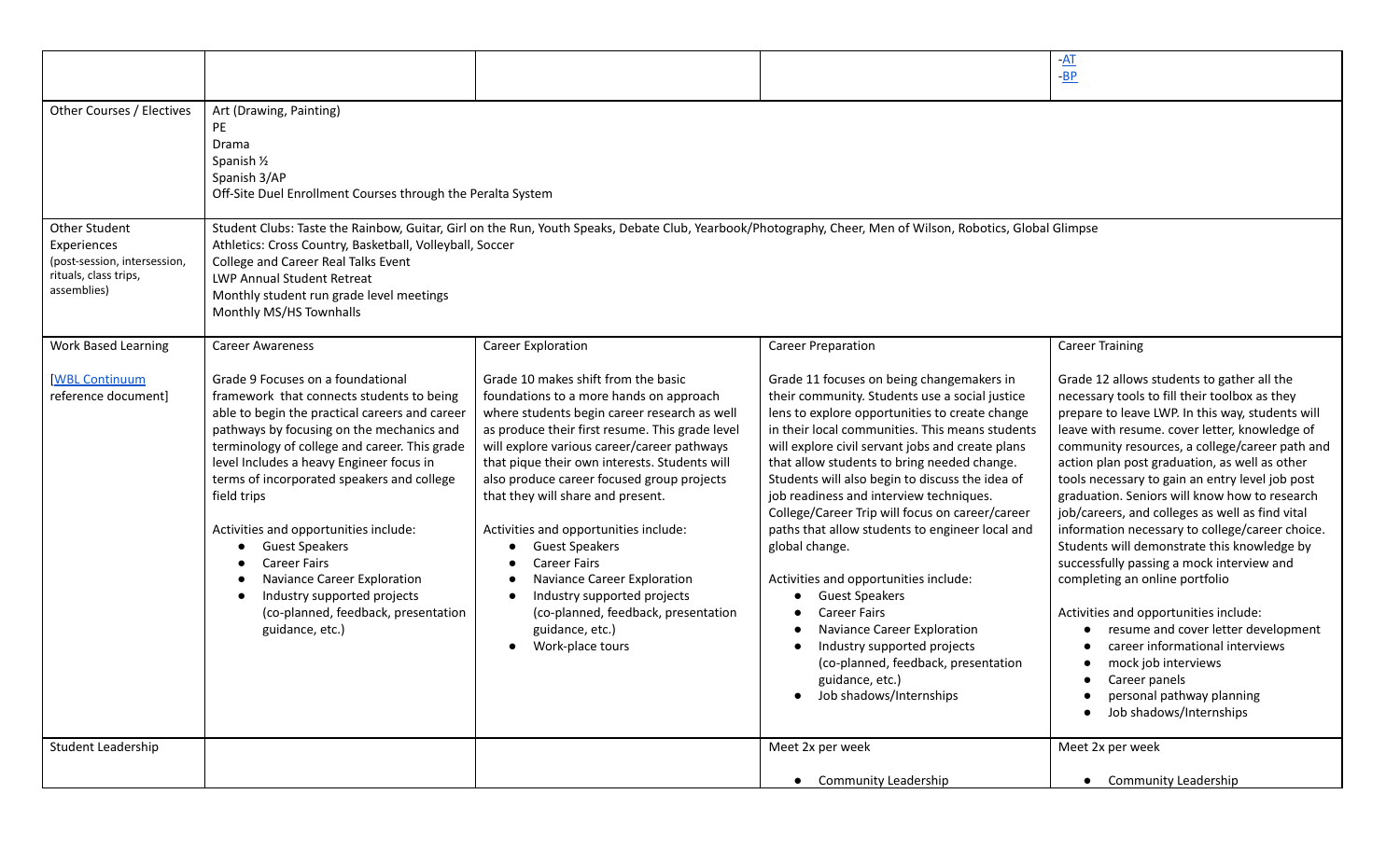|                                                                                |                                                                                                                                                                                                                                                                                                                                                                                                                                                                                                                                                                                  |                                                                                                                                                                                                                                                   | Town hall Presentations<br>$\bullet$<br>Fundraising<br>$\bullet$<br>Community problem solving<br><b>Community Beautification</b><br>Peer Tutoring and Mentoring<br>$\bullet$                                                                                     | Town hall Presentations<br>Fundraising<br>Community problem solving<br><b>Community Beautification</b><br>Peer Tutoring and Mentoring                                                                                                                     |
|--------------------------------------------------------------------------------|----------------------------------------------------------------------------------------------------------------------------------------------------------------------------------------------------------------------------------------------------------------------------------------------------------------------------------------------------------------------------------------------------------------------------------------------------------------------------------------------------------------------------------------------------------------------------------|---------------------------------------------------------------------------------------------------------------------------------------------------------------------------------------------------------------------------------------------------|------------------------------------------------------------------------------------------------------------------------------------------------------------------------------------------------------------------------------------------------------------------|-----------------------------------------------------------------------------------------------------------------------------------------------------------------------------------------------------------------------------------------------------------|
| <b>Summer Learning</b><br>(Summer Bridge, summer<br>learning, credit recovery) | 9th Grade Pathway Orientation<br>Summer School                                                                                                                                                                                                                                                                                                                                                                                                                                                                                                                                   | Summer School                                                                                                                                                                                                                                     | Summer School                                                                                                                                                                                                                                                    | Summer School                                                                                                                                                                                                                                             |
| College Exposure                                                               | 6 week workshop series that collaborates<br>with advisory SEL<br><b>College Exposure and Readiness</b><br>$\bullet$<br><b>Career Speakers</b><br>$\bullet$<br><b>Community Circles</b><br>$\bullet$                                                                                                                                                                                                                                                                                                                                                                              | 6 week workshop series that collaborates with<br>advisory SEL<br>Career Exposure to include speakers<br>and college course<br>Resume and Cover Letter<br><b>Community Circles</b>                                                                 | 6 week workshop series that collaborates with<br>advisory SEL<br>Social Justice focused to include<br>speakers and college course that leads<br>to certificate of proficiency<br><b>Build College list</b><br>$\bullet$<br><b>Community Circles</b><br>$\bullet$ | 6 week workshop series that collaborates with<br>advisory SEL<br>College and Career focused to include<br>speakers and college course<br>Finalize college list<br>Resume/Cover Letter<br>Community and College Resource Guide<br><b>Community Circles</b> |
| <b>Study Tour Destinations</b>                                                 | Students Opt into different trips based on interest. Destinations include:<br><b>UC Davis</b><br>$\bullet$<br><b>UC Merced</b><br>USF and CCSF<br>$\bullet$<br>Canada College<br>$\bullet$<br>College of Alameda<br>$\bullet$<br>Santa Clara and SF State<br>$\bullet$<br>Holy Names and Merritt College<br>$\bullet$<br><b>Stanford Engineering Program</b><br>$\bullet$<br>UC Berkeley Engineering Program<br>$\bullet$<br>Laney Engineering Program<br>$\bullet$<br>Cal State East Bay Engineering Program<br>$\bullet$<br>EDMUD<br>$\bullet$<br>Port of Oakland<br>$\bullet$ |                                                                                                                                                                                                                                                   |                                                                                                                                                                                                                                                                  |                                                                                                                                                                                                                                                           |
| <b>Advisory Structure</b>                                                      | 4x per week with a focus on:<br>• SEL Development<br>Grade and progress conferencing<br>$\bullet$<br>with Advisors<br>College/Career exploration and<br>$\bullet$<br><b>Guest Speakers</b><br><b>Community Circles</b><br>$\bullet$<br><b>Additional Focus Areas:</b>                                                                                                                                                                                                                                                                                                            | 4x per week with a focus on:<br>• SEL Development<br>Grade and progress conferencing with<br>$\bullet$<br>Advisors<br>College/Career exploration and Guest<br>Speakers<br><b>Community Circles</b><br>$\bullet$<br><b>Additional Focus Areas:</b> | 4x per week with a focus on:<br>• SEL Development<br>Grade and progress conferencing with<br>$\bullet$<br><b>Advisors</b><br>College/Career exploration and Guest<br>Speakers<br><b>Community Circles</b><br>$\bullet$<br><b>Additional Focus Areas:</b>         | 4x per week with a focus on:<br>• SEL Development<br>Grade and progress conferencing with<br>$\bullet$<br><b>Advisors</b><br>College/Career exploration and Guest<br>Speakers<br><b>Community Circles</b><br>$\bullet$                                    |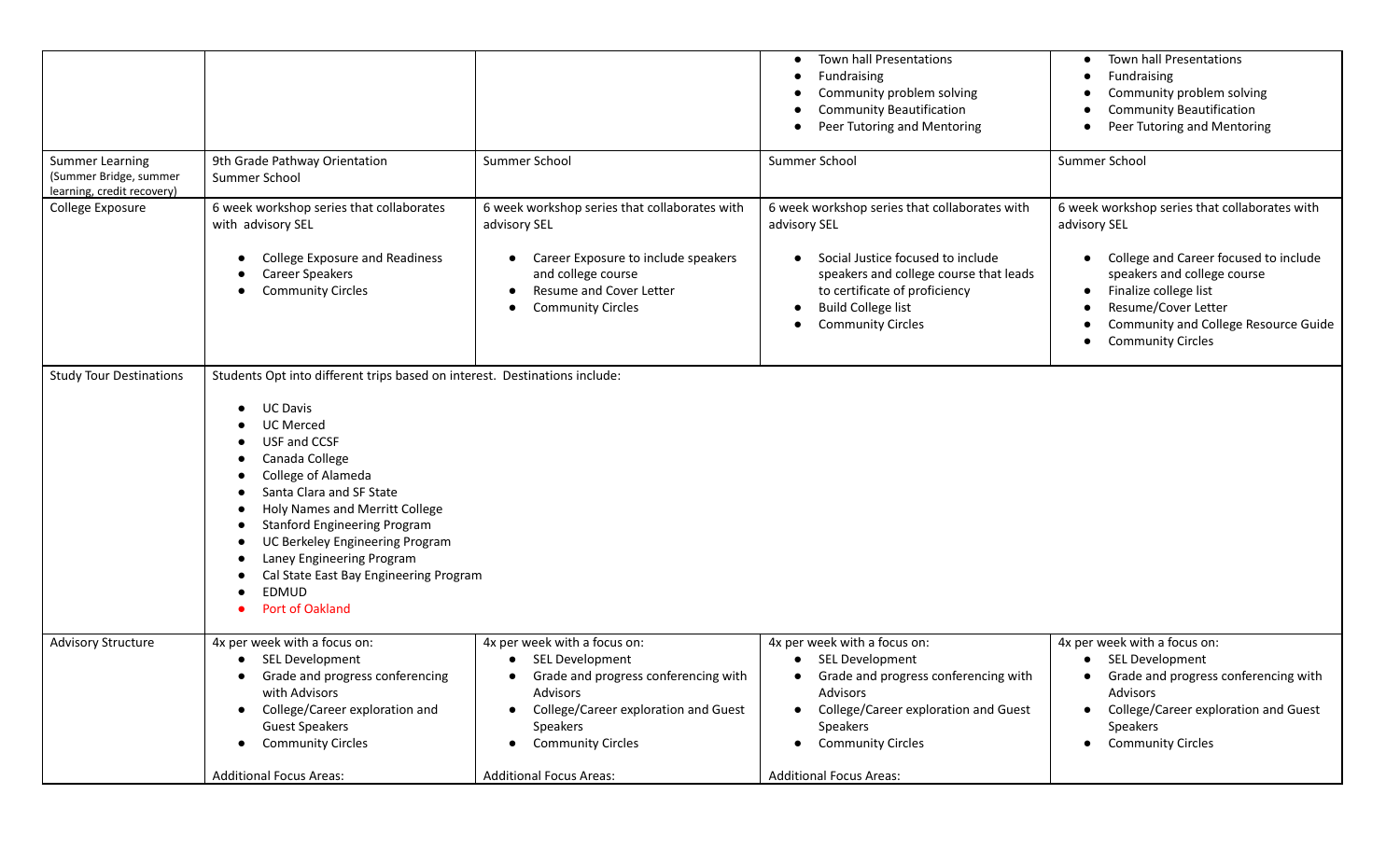|                              | • 1st years spend time understanding<br>transitions from middle school to<br>high school. Students also spend<br>time learning what it means to<br>transition from high school to<br>college in terms of learning dual<br>enrollment/college terminology and<br>general expectations. Students also<br>learn time management, SMART<br>goal setting, and SEL development                                 | Career Exploration to include career<br>$\bullet$<br>assessments, job research, and soft<br>interview/job skills                                                                                                                                                                                                                                                                                                                                                                                                                                                                      | Career Exploration as it relates to social<br>justice and the service industry.<br>Students focus on ways they can<br>implement change in their community | <b>Additional Focus Areas:</b><br>• Senior Seminar where seniors work on<br>online portfolios that demonstrate their<br>SEL/advisory learning over the years.<br>o students will complete a<br>resume, cover letter and<br>demonstrate understanding of<br>how to research jobs, colleges<br>and community resources.                                                                                                                                                                                                                                                                                                                                                                                                                                                                                       |
|------------------------------|----------------------------------------------------------------------------------------------------------------------------------------------------------------------------------------------------------------------------------------------------------------------------------------------------------------------------------------------------------------------------------------------------------|---------------------------------------------------------------------------------------------------------------------------------------------------------------------------------------------------------------------------------------------------------------------------------------------------------------------------------------------------------------------------------------------------------------------------------------------------------------------------------------------------------------------------------------------------------------------------------------|-----------------------------------------------------------------------------------------------------------------------------------------------------------|-------------------------------------------------------------------------------------------------------------------------------------------------------------------------------------------------------------------------------------------------------------------------------------------------------------------------------------------------------------------------------------------------------------------------------------------------------------------------------------------------------------------------------------------------------------------------------------------------------------------------------------------------------------------------------------------------------------------------------------------------------------------------------------------------------------|
| <b>Personalized Supports</b> | <b>Academic Supports</b><br>Designated ELD<br>Math/ELA Intervention Blocks<br>Peer Tutoring<br>Academic/Career Counseling<br>Push-In SPED support in core classes<br><b>Mental Health</b><br>Counselor and Therapist available as needed<br>and on recurring basis<br><b>COST</b><br>4-6 week cycles of support for Tier 3/3<br>individual/group CICO<br>skills groups<br>targeted mental health support | <b>Academic Supports</b><br><b>Designated ELD</b><br>Math/ELA Intervention Blocks<br>Peer Tutoring<br>Academic/Career Counseling<br>Push-In SPED support in core classes<br><b>Mental Health</b><br>Counselor and Therapist available as needed and on recurring basis<br><b>COST</b><br>4-6 week cycles of support for Tier <sup>2</sup> / <sub>3</sub><br>individual/group CICO<br>skills groups<br>targeted mental health support<br><b>Credit Recovery</b><br>Edgenuity/Cyber High Recovery<br>During the day<br>before/after school<br>Peralta system recovery option<br>Course) | Recovery embedded in school day schedule (re-take courses, supplement alternative A-G                                                                     | <b>Academic Supports</b><br><b>Designated ELD</b><br>Math/ELA Intervention Blocks<br>Peer Tutoring<br>Academic/Career Counseling<br>• Personalized college application<br>support<br>Personalized resume support<br>Personalized career research and<br>program review<br>Push-In SPED support in core classes<br><b>Mental Health</b><br>Counselor and Therapist available as needed and<br>on recurring basis<br><b>COST</b><br>4-6 week cycles of support for Tier $\frac{2}{3}$<br>individual/group CICO<br>skills groups<br>targeted mental health support<br><b>Credit Recovery</b><br>Edgenuity/Cyber High Recovery<br>During the day<br>before/after school<br>Peralta system recovery option<br>Recovery embedded in school day<br>schedule (re-take courses, supplement<br>alternative A-G Course |